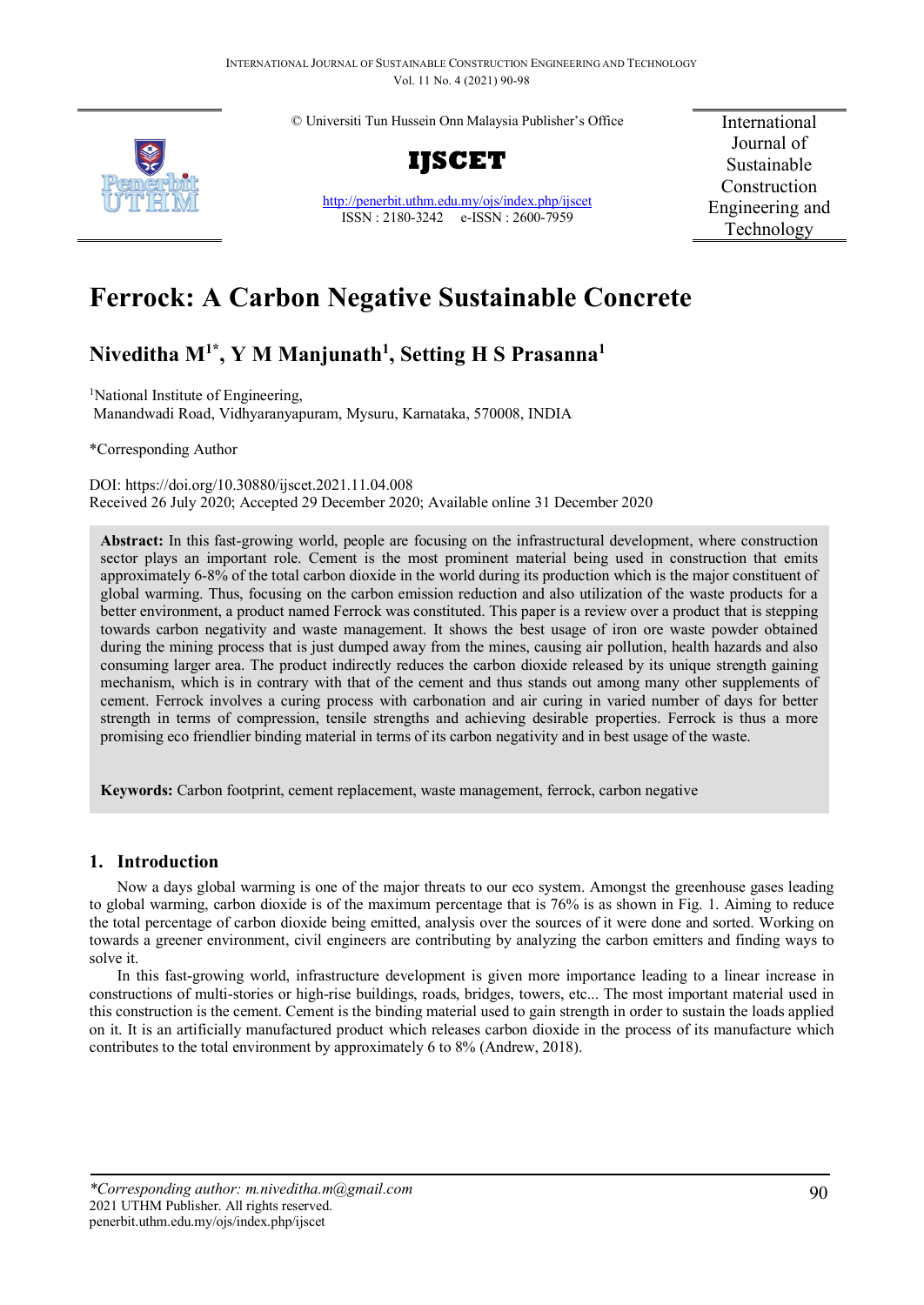

**Fig. 1 - Total CO2 percentage among the greenhouse gases.**

The manufacturing of clinkers in cement production involves carbon dioxide emissions at every step of it. The Fig. 2 shows the carbon dioxide major emission in clinker production which is thermal, process emissions and minor emission during transport, grinding, mixing etc, Cement in concrete is a minor proportion compared to aggregates but has a major carbon footprint in it.



**Fig. 2 - CO2 emissions in clinker production.**

The Fig. 3 shows the concrete composition and the concrete carbon footprint. In view of reduction of carbon dioxide, replacement to cement is one such attempt which has led to innovations and introduction of supplements to cement like fly ash, GGBS, rice husk ash, silica fumes, etc. Ferrock is one such product which is carbon negative by nature and also which can be used as a supplement to cement which was advocated by David stone, university of Arizona in the year 2017. Ferrock is made up of raw materials like the iron powder, metakaolin, fly ash, limestone and oxalic acid. This product is being used as a replacement to cement initially by Professor David stone (Das, Hendrix, Stone, & Neithalath, 2015; Das, Souliman, Stone, & Neithalath, 2014; Das, Stone, Convey, & Neithalath,2014; Widera, & Stone, 2016). This product consumes carbon dioxide gas for its strength gaining mechanism unlike the cement using the water.



**Fig. 3 - Proportion of cement in concrete and its carbon footprint.**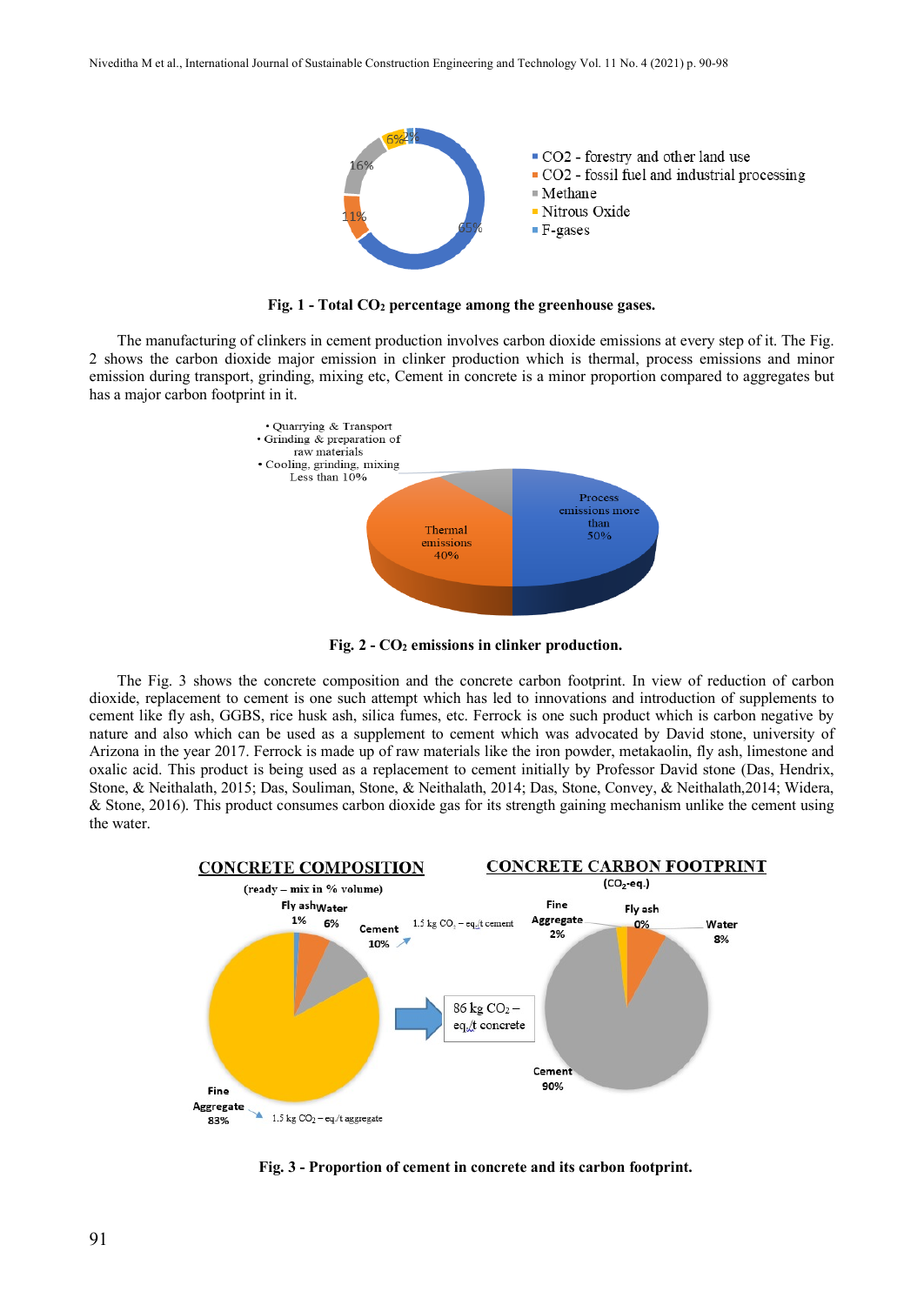# **2. Cement**

Cement is the most widely used building material used all around the globe because of its low cost, ease of use and its versatility. Cement is a binding material, a substance used for construction that hardens and adheres to aggregates to bind them together to form concrete. Cements used in construction are usually inorganic, often with a lime or calcium silicate base and can be characterized as either hydraulic or nonhydraulic, based on its ability to set in the presence of water. Portland cement which is largely used in the construction industry is an example of hydraulic cement. They set and become adhesive due to an exothermic chemical reaction between the cement and the water. The chemical reaction also called as hydration of cement results in mineral hydrates. This reaction results in the hardening and strength gaining of cement (Turner, 2013).

#### **2.1 Ingredients**

The raw materials used in the manufacturing of cement mainly consists of lime, silica, alumina and iron oxide. The oxides interact with one another in the kiln at high temperature to form more complex compounds. The relative proportions of these oxide compositions are responsible for influencing the wide range of properties of cement. The table1 shows the approximate oxide composition limits of ordinary Portland cement.

| Oxide                          | Percentage content |  |  |
|--------------------------------|--------------------|--|--|
| CaO                            | 60-67              |  |  |
| SiO <sub>2</sub>               | $17 - 25$          |  |  |
| $Al_2O_3$                      | $3.0 - 8.0$        |  |  |
| Fe <sub>2</sub> O <sub>3</sub> | $0.5 - 6.0$        |  |  |
| MgO                            | $0.1 - 4.0$        |  |  |
| Alkalies $(K_2O, Na_2O)$       | $0.4 - 1.3$        |  |  |
| SO <sub>3</sub>                | $1.3 - 3.0$        |  |  |

**Table 1 - Raw material proportioning of cement by percentage (Turner, 2013).**

# **2.2 Carbon Footprint**

With the consumption rate of 1m3 per person per year concrete is the most used construction material in the world. Ordinary Portland Cement (OPC) has traditionally been used as the binder material in concrete. On the contrary OPC has carbon emissions in the range of 0.66-0.82kg of CO2 emitted for every kilogram of OPC manufactured. The contribution of OPC is approximately 5-7% of global CO2 emissions (Turner, 2013). The main reasons for high contribution to CO2 emissions from the manufacture of OPC have been attributed to:

- 1. Calcination of limestone, one of the key ingredients, which leads to formation and release of CO2.
- 2. High energy consumption during manufacturing, including heating raw materials within a rotating kiln at high temperatures in the range of 1400℃.

 The estimation of CO2 due to cement manufacturing is a more complicated problem due to the chemical liberation of CO2 due to decomposition of limestone during calcination, variation of the limestone source and also the use of calorific wastes in cement kilns which provide energy as a substitute fuel. The reported emission factor for cement production is 0.82 kg of CO2/kg. The estimate includes the emissions contributed from the mining of raw materials, cement manufacturing, and all transport associated, including the freight of cement to concrete batching plants. (Laurent Barcelo et al., 2013) stated that the cement industry is a major producer of CO2 accounting to 5-7% of man-made CO2 emissions. In cement manufacturing the CO2 emissions comes majorly from the decarbonation of limestone. (Ernst Worrell et al., 2001) discussed that, the emissions of CO2 can be reduced by the production of blended cements with fly ash and GGBS. By adopting this we can reduce both fuel and process related CO2 emissions. M Schneider et al., (2011) observed that the reduction in energy and raw material consumption and also complying with quality, performance and cost requirement is quite a challenge. The innovative use of industrial residue like flyash and GGBS in the production of cement solves both the problems of environmental crisis and the waste disposal. Nurdeen M Altwair et al., (2010) analysed that the solution to reduce the environmental impact is to use 'Green concrete' which eliminates the negative impact of the cement industry. To make a greener concrete we must replace as much as cement possible by supplementary cementitious material, especially those that are the byproducts of industrial processes such as fly-ash, rice husk ash, silica fumes etc. Chen Li et al., (2011) stated that the CO2 emission consists of emission by raw materials, fuel and electricity. The direct CO2 emissions are 0.8 ton per ton of cement clinker, and the total CO2 emissions are 0.66 tons CO2 per ton of cement. Particularization is the reverse process of generalization. Once a feasible specialized chain is obtained, it is particularized into its corresponding mechanical device in a skeleton drawing.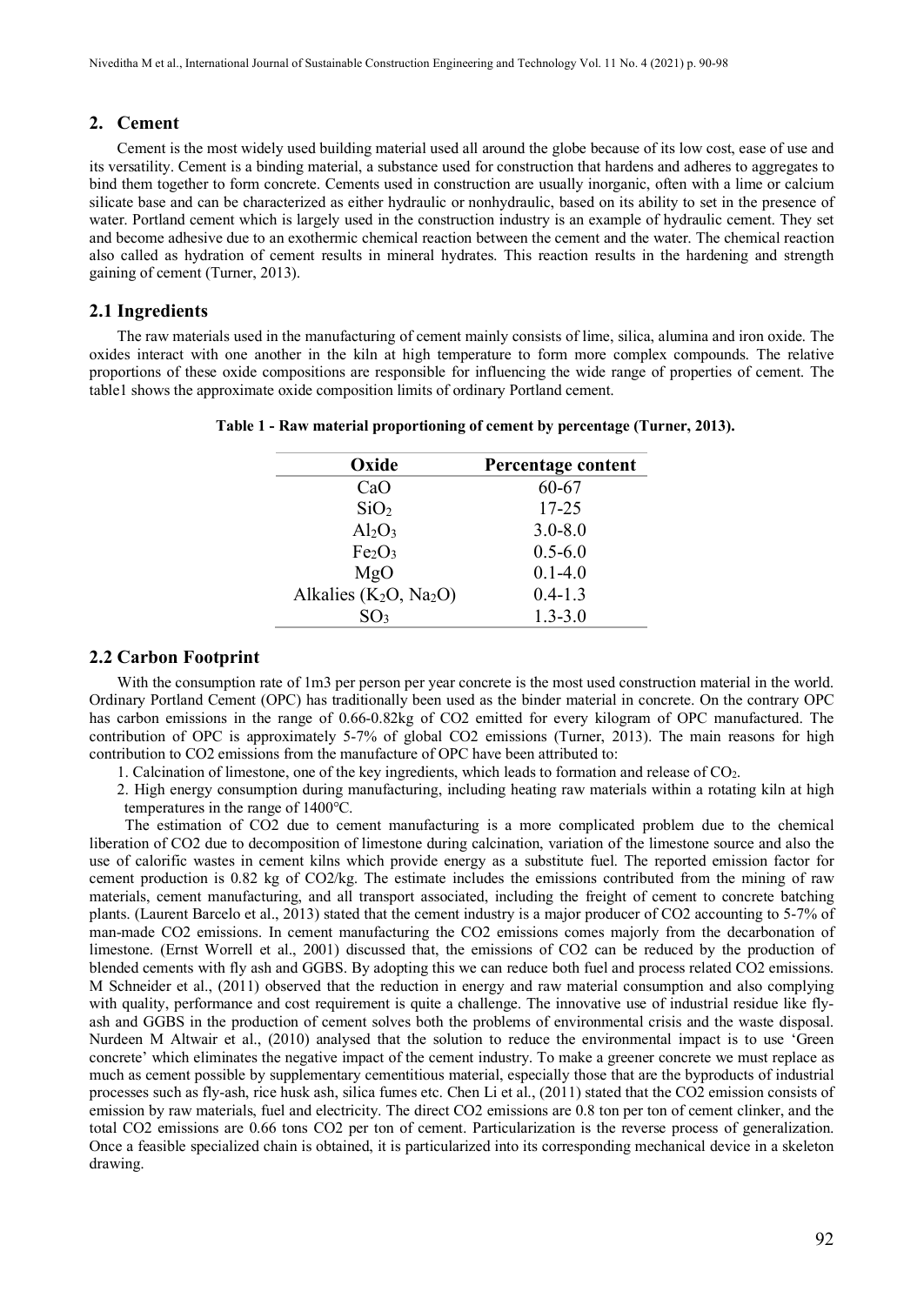#### **3. Other Substitutes of Cement**

In various studies, many components such as fly ash, GGBS, rice husk ash, bagasse ash, etc. have been used as a substitute for cement in small proportions. In this study, few commonly used supplementary cementitious materials are studied.

#### **3.1 Flyash**

During thermal power generation, coal combustion results in a by-product called fly-ash. This product exhibit pozzolanic Properties and has high amounts of silica and this is incorporated as a mineral admixture for cement. Every year around 490 tons of fly-ash is produced all around the world. H Yazici et al., (2005) concluded that the early strength development of fly ash blended concrete is less compared to that of the conventional concrete but the strength over the longer durations are appreciable. The early strength can be improved by adopting steam curing and this can be an advantage to the precast industries. The setting time of high-volume fly-ash concrete is somewhat prolonged which can be countered using suitable admixtures. Karina E Seto et al., (2017) proved that the results of life cycle analysis on concrete with fly ash show that the increasing percentages of fly ash have lower environmental impacts. Increased replacement of cement by fly ash can help reduce emissions and waste in the manufacturing stage of cement production. Y L Wong et al., (1999) stated the Replacement of cement by fly-ash improves the mortar aggregate interfacial bond strength and fracture toughness over the long period but the early interfacial bond strength can be underperforming compared to the conventional mortar. Fly ash mainly contributes towards the interfacial properties mainly due to the pozzolanic effect. Strengthening of the interface leads to higher long-term strength and excellent durability than conventional concrete. Tarun R Naik et al., (1997) analysed that the inclusion of fly ash in concrete reduces the setting times of concrete. The amount of delay can vary with the source of fly ash. At about 60% a reverse trend was noted, like the rapid set of the mass. At high volume cement replacements above 70% use of gypsum or other retarding admixtures can keep the concrete workable up to the placing period.

# **3.2 GGBS-Ground Granulated Blast Furnace Slag**

 GGBS is present in the construction industry for quite a long time. It exhibits pozzolanic property and is used as a mineral admixture to concrete. The use of pozzolanic materials like GGBS is well accepted in the industry. Oner et al., (2007) stated that the inclusion of GGBS increases the workability of the concrete mix. The pozzolanic reaction is slow and the formation of calcium hydroxide requires time. Hence, the early strength of GGBS concrete is lower than that of the conventional concrete with the same binder content. The optimum replacement of cement by GGBS is about 55- 59% by volume of the binder. J M Khatib et al., (2005) proved that the incorporation of up to 60% of GGBS to partially replace Portland cement in concrete causes an increase in the long-term compressive strength but the early strength decreases. Addition of metakaolin in low proportions can compensate for the loss of early strength. J M Gao et al., (2005) experimentally proved that the GGBS significantly decreases the content of calcium hydroxide crystals in the aggregate mortar interaction zone which can be determined by XRD and SEM analysis. It reduces the mean size of the calcium hydroxide crystals and then making the interaction zone denser and stronger. Due to the effect of the abovementioned densification, it becomes possible for concrete with an optimum amount of GGBS to develop higher strengths. D Suresh et al., (2015) analyzed that GGBS blended concrete is more resistant to attack in aggressive environment because of its dense and strong microstructure of interfacial transition zone. The lower percentage of composition of aluminates and portlandite in GGBS than OPC probably contributes to the resistance. Rafar Siddique, (2014) observed that the GGBS blended concrete being resistant to attack in aggressive environments reduces the corrosion rate of rebar in the concrete. Also, the sulphate resistance of the concrete increases as the permeability of the concrete increases due to the densification of the interfacial transition zone.

#### **4. Ferrock**

Ferrock is a carbon negative and thus an eco-friendlier product. It acts as a waste management tool, where in the waste is being best utilized. The raw materials of ferrock are iron powder, fly ash, metakaolin, limestone, oxalic acid (Das, Hendrix, Stone, & Neithalath, 2015; Das, Souliman, Stone, & Neithalath ,2014; Das, Stone, Convey, & Neithalath,2014; Widera, & Stone, 2016). These raw materials are varying in proportions to get the best use of it in terms of strengths. The major proportion in the ferrock is of the iron powder. Other components of ferrock are considered based on the comparison with that of cement as this product is a replacement to cement, and also keeping in view the compatibility with other materials for construction. The strength gaining mechanism of ferrock is by consumption of carbon dioxide which react with the iron and forms the iron carbonate that adheres strongly to the substrate. With reference to the paper of Sumanta Das et al., (2015) and Vijayan D S et al., (2019) the net reaction can be given as:

$$
\text{Fe} + \text{CO}_2 + \text{H}_2\text{O} \rightarrow \text{FeCO}_3 + \text{H}_2\uparrow \tag{1}
$$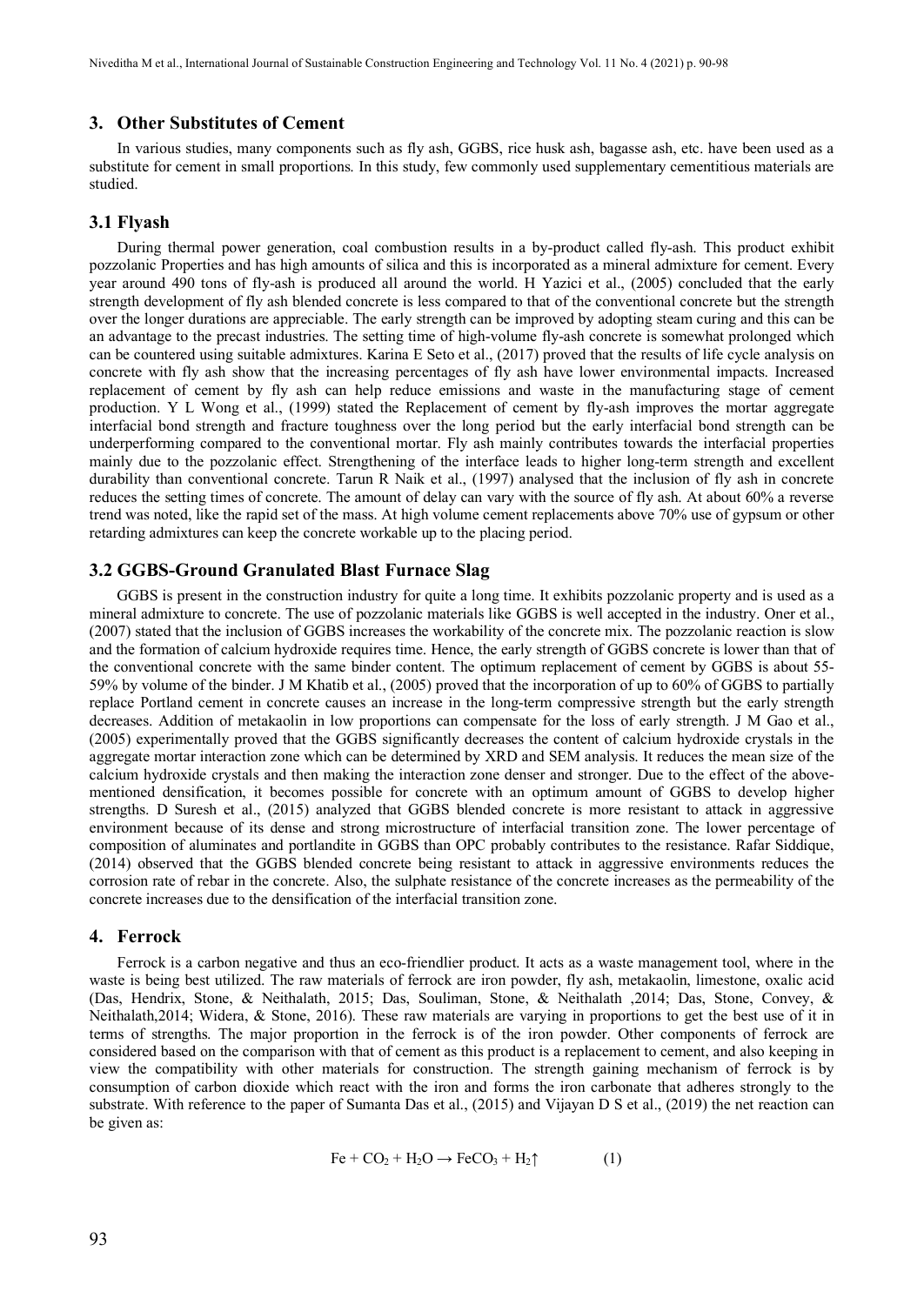Here water is used just for transferring and mixing of the raw materials unlike cement that uses it during its strength gaining process, the curing process.

#### **4.1 Raw Materials**

Ferrock is a binding material which was mainly introduced as the cement replacement. Thus, in order to obtain the binding property for the product, materials similar to cement were used and trails were done in order to obtain the same. Thus, considering the minor ingredients such as metakaolin, fly ash, limestone, oxalic acid was used along with the major ingredient iron powder, ferrock was manufactured.

#### **4.1.1. Iron powder**

Major constituent of ferrock is the iron powder which is obtained from the wastes of steel industries and mines which in-turn does a waste management and it doesn't sum up on to the carbon dioxide content in the atmosphere during its manufacturing process. The iron powder being used is ferrock is taken from the heaps of bag house dust waste of the shot blasting operations of steel and also electric arc furnace manufacturing process of steel. This component is not economically viable to recycle and get the iron content from it thus it has been a landfill at great costs in the world. Sumanta Das et al., (2014) have used the metallic iron powder of median size 19 microns which is a waste from structural steel fabrication that has been a burden in dumping it and in turn consuming lot of space. It consists of 88% Fe, 10% O and traces of Cu, Mn, Ca, etc… Iron powder is examined and stated that they are elongated and angular in shape. However, the large surface area helping it to provide greater reactivity. Sumanta Das et al., (2014) mentions about the class F fly ash being used in ferrock as the silica source for reactions, while the fine limestone powder provides nucleation sites and metakaolin imparting cohesiveness to the paste because of its clayey origins. Sumanta Das et al., (2014) have provided the specifications of the iron powder he used in his research work. They stated that the iron powder is elongated and plate like particle of median size 19 microns helping in better reactivity because of its larger surface area. It is obtained from shot blasting, consisting of 88% Fe and 10% O along with small amounts of Cu, Mn and Ca. Sumanta Das et al., (2014) used the iron powder from industrial shot blasting operation that are elongated and angular in shape of 19.03 microns, influencing in the rheological properties of fresh mixture and higher reactiveness in turn owing to high surface to volume ratio. Alejandro Lanuza Garcia et al., (2017) have stated that the iron powder used in ferrock is a by-product of shot blasting where the micro particles has become a threat to health while working on it and has ineffectual applicability. It is also obtained in the finishing techniques in the steel manufacturing industry.

#### **4.1.2. Other Raw Materials of Ferrock**

Sumanta Das et al., (2014) states that the other ingredients of ferrock include fly ash as a source of silica for formation of iron silicate, limestone powder providing nucleation sites and metakaolin for the cohesiveness in the paste. Sumanta Das et al., (2014) mentions about the class F fly ash being used in ferrock as the silica source for reactions, while the fine limestone powder provides nucleation sites and metakaolin imparting cohesiveness to the paste because of its clayey origins. Barbara Widera et al., (2016) specified that the other material used in ferrock in addition to that of iron powder is the fly ash of class F as silica source in iron silicate formation where its spherical shape enhances the workability, fine limestone powder of 0.7 microns size confirming to ASTM C 568 that is added for creating the nucleation sites and metakaolin confirming to ASTM C 618 is to provide cohesiveness in its mixture's fresh paste.

#### **4.2 Proportioning of Raw Materials**

The raw materials are mixed together in proportions to get the maximum usage of it, and to gain considerable strength and desired properties. Thus, tests were conducted with varied proportions of the raw materials. Sumanta Das et al., (2014) carried out work on varied proportions of iron powder, fly ash, metakaolin and limestone. Focusing on the important raw material used for binding, the iron powder is varied from 58 – 69 % along with variations of the other raw materials, weak oxalic acid being kept constant of 2%. The best results among these varied material proportions were seen with 60% iron powder, 20% fly ash, 10% metakaolin, 8% limestone, 2% oxalic acid. Sumanta Das et al., (2014) conducted an experiment on the mix proportioning of ferrock and concluded that the best proportioning of raw materials is the 60% iron powder, 20% fly ash, 10% metakaolin, 8% limestone, and 2% oxalic acid.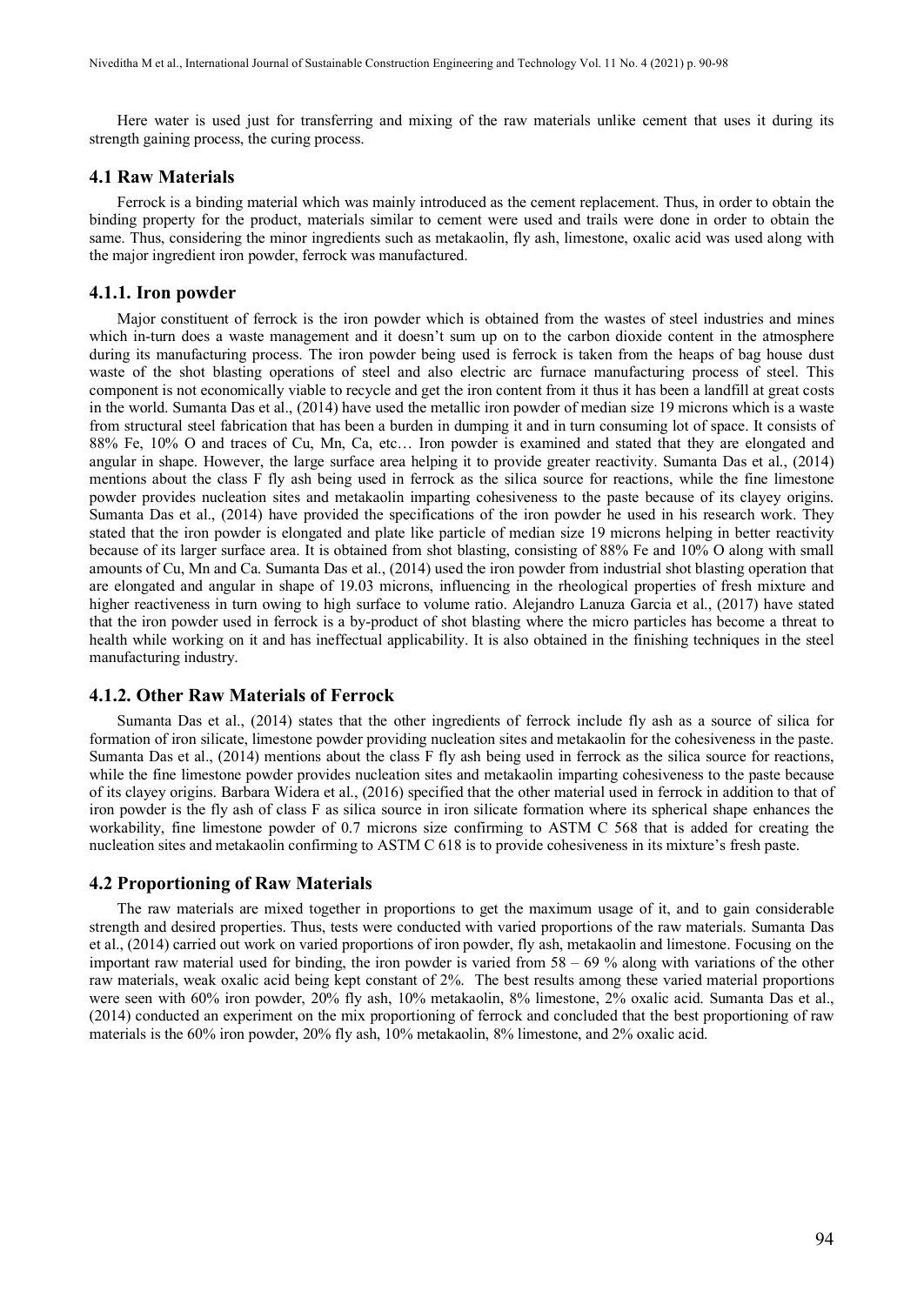| <b>Component materials</b> | % by mass of total powder |    |               |                |          |    |    |    |
|----------------------------|---------------------------|----|---------------|----------------|----------|----|----|----|
|                            | mixture number            |    |               |                |          |    |    |    |
|                            |                           | 2  | 3             | $\overline{4}$ |          | 6  |    | 8  |
| Iron powder                | 64                        | 60 | 62            | 58             | 69       | 65 | 67 | 63 |
| Fly ash                    | 20                        | 20 | 20            | 20             | 15       | 15 | 15 | 15 |
| Limestone                  | 8                         | 8  | 10            | 10             | 8        | 8  | 10 | 10 |
| <b>Metakaolin</b>          | 6                         | 10 | $\mathfrak b$ | 10             | $\sigma$ | 10 | 6  | 10 |

**Table 2 - Variations in proportioning of raw materials of ferrock [4].**

Sumanta Das et al., (2014) stated about the experimental study on various mix proportions of the raw materials. The results were observed that the mix proportion of 60% iron powder, 20% fly ash, 10% metakaolin, 8% limestone, 2% oxalic acid gave better results than other trials in terms of the desired properties of a binding agent. Alejandro Lanuza Garcia et al., (2015) have tabulated the ferrock mix proportioning of the various raw materials is as shown in Table 3. It shows the percentage by weight of the raw materials to be used to make the component Ferrock. It also shows the specifications of the basic properties for the raw materials of Ferrock.

|  |  |  | Table 3 - Summary of raw materials required for ferrock manufacturing (Suresh, 2015). |  |
|--|--|--|---------------------------------------------------------------------------------------|--|
|--|--|--|---------------------------------------------------------------------------------------|--|

| Material         | Percentage<br>(by weight) | Specifications                                                                        |
|------------------|---------------------------|---------------------------------------------------------------------------------------|
| Iron powder      | 60%                       | Waste metallic iron powder with a median particle size of<br>$19.03 \mu m$            |
| Fly Ash or Glass | 20%                       | Class F fly ash conforming to ASTM C 618 or ground glass<br>particles                 |
| Limestone        | 10%                       | Limestone powder (medium particle size of 0.7<br>$\mu$ m)<br>conforming to ASTM C 568 |
| Metakaolin       | 8%                        | Conforming to ASTM C 618                                                              |
| Weak Oxalic Acid | $2\%$                     | Oxalic acid has been used as catalyst in previous research                            |

(Mouli Prashanth et al., 2019) have conducted experiments on the mix proportions with 60% iron powder, 20% fly ash, 10% metakaolin, 8% limestone, 2% oxalic acid. But with varied molarity of the oxalic acid from variations of 4 to 12% with increments of 2%. It was experimentally proven that the 10 moles of oxalic acid gave the best results out of all other variations.

| Mix            | Ferrock $(kg/m^3)$ | Fine aggregate( $\text{kg/m}^3$ ) | Oxalic acid (catalyst) |            |
|----------------|--------------------|-----------------------------------|------------------------|------------|
|                |                    |                                   | Moles                  | $(Kg/m^3)$ |
| M1             | 390                | 1170                              | 4                      | 42.12      |
| M <sub>2</sub> | 390                | 1170                              | O                      | 63.18      |
| M3             | 390                | 1170                              | 8                      | 84.24      |
| M4             | 390                | 1170                              | 10                     | 105.3      |
| M5             | 390                | 1170                              | 12                     | 126.3      |

**Table 4 - Different molarities of oxalic acid considered (Prashanth et al., 2019).**

# **4.3 Curing Process**

Sumanta Das et al., (2014) conducted the curing process by demoulding immediately after the compaction, later when the samples were kept for carbon dioxide curing in plastic bags with 100% carbon dioxide at room temperature was refilled every 12hrs to maintain saturation for 1 to 4 days. Then the samples were placed in air at room temperature letting the moisture to evaporate from about 1 to 30 days. Sumanta Das et al., (014) carried out a similar experiment as above and to determine the optimal combination of carbon curing duration and air curing durations. They observed that there was no appreciable increase in compressive strength after 4 days of carbon curing and 3 days of air curing. The upper limit of carbonation duration was determined by a thermogravimetric analysis. Variation in carbonation durations were made and experimentally tested starting from one day carbon curing which showed very low mechanical strength. They also conducted experiment with less carbon curing duration and higher air curing duration, however it was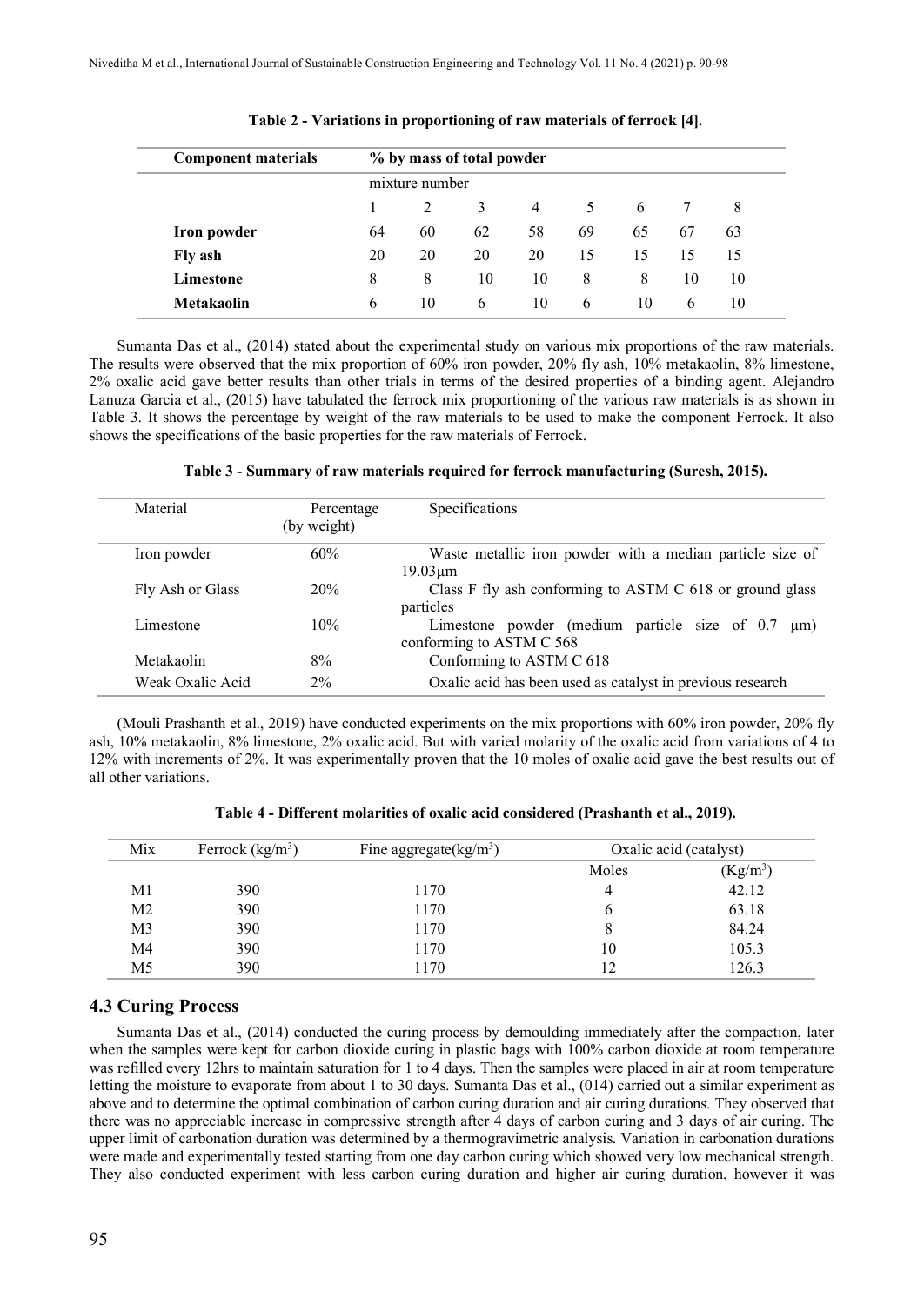observed that air curing was effective only with the increase in carbon curing duration, as the average pore size decreased with increased carbonation duration. And, a significant increase in strength is observed for specimens carbonated for a longer duration and when the air curing time was increased. This is due to the fact that larger pores in initial days of carbonation exert less internal moisture pressure under compression test and thus loss of moisture in air curing after lesser carbonation duration doesn't have a larger effect on internal pressure and in turn on the compressive strength. In increased carbonation duration, pore size is reduced and thus more sensitive to compressive strength and loss of moisture during the air curing. Sumanta Das et al., (2014) conducted the curing process of beams by initially keeping the polythene moulds in the carbon curing and then after the mould is removed the samples ae kept in 100% carbon curing for 5 days with refilling carbon dioxide for every 12 hours and then allowed to air cure for days to let the moisture evaporate. They considered this curing duration to be appropriate beyond which significant changes were not observed.

# **4.4 Strengths**

The basic important characteristic of a concrete block is the compressive strength of it to sustain all the load implied on it. Thus, while supplementing the binding material cement in the normal ordinary Portland cement concrete with the ferrock as a binding material in ferrock blended concrete should be checked with at least its compressive strengths. Sumanta Das et al., (2014) during the experimental studies on ferrock compressive strength and its characteristics has discovered that the samples with mixture 1 and 2 of table 2 gave the highest strengths at curing durations of 3 days carbon curing and 2 days air curing. Vrajesh M Patel et al., (2018) in the year 2018 conducted a combination of cement and ferrock in concrete as a binding material, with supplementing cement by about 20 to 30%. Greater compressive strengths were observed at supplementation of cement by ferrock of 27%. Vijayan D S et al., (2019) conducted experiments on ferrock blended cement concrete at varied replacement by percentages with increment of 4% from 4-12%. It is concluded that 8% substitution gives better results in terms of compression, flexural and split tensile strength.

# **5. Discussions**

The works conducted on ferrock composition gave a clear picture on the complete replacement of cement with ferrock as the binding material. It has been also concluded that the composition of ferrock as 60% iron powder, 20% fly ash, 10% metakaolin, 8% limestone, 2% oxalic acid. Carbon curing duration and air curing duration was finalized to 4 days and 3 days respectively for ferrock blended concrete for better compressive strengths. The experimental works conducted on ferrock are majorly focusing on complete replacement of cement by ferrock with carbon and air curing. Not many Experimental Studies are carried out on the combination of ferrock and cement in concrete. Further studies can be made on the ferrock blended cement concrete with a suitable curing method to both the binding materials which have a different strength gaining mechanism. Experiments can be conducted to determine the optimum percentage of supplementing cement using ferrock with the optimum strengths and desirable properties.

# **6. Summary**

A product named ferrock is a binder material used as a replacement to cement. Ferrock was constituted based on testing with different proportions of the raw materials. The composition of ferrock thus finalized as 60% iron powder, 20% fly ash, 10% metakaolin, 8% limestone, 2% oxalic acid in terms of rheological characteristics. The pore and micro structural properties of the best performing system was considered as the ferrock. The experimental studies on the curing process were conducted and determined by trial-and-error methods based on number of days of curing by carbon dioxide and number of days of air curing. It was suggested that carbon curing of 4 days and air curing of 3 days gives the best result.

# **Acknowledgement**

The authors would like to thanks the NIE and those respective parties who have made this paper possible.

# **References**

Altwair, N. M., & Kabir, S. (2010, June). Green concrete structures by replacing cement with pozzolanic materials to reduce greenhouse gas emissions for sustainable environment. In 6th International Engineering and Construction Conference, Cairo, Egypt

Andrew, R. M. (2018). Global CO 2 emissions from cement production. Earth System Science Data, 10(1), 195

Barcelo, L., Kline, J., Walenta, G., & Gartner, E. (2014). Cement and carbon emissions. Materials and structures, 47(6), 1055-1065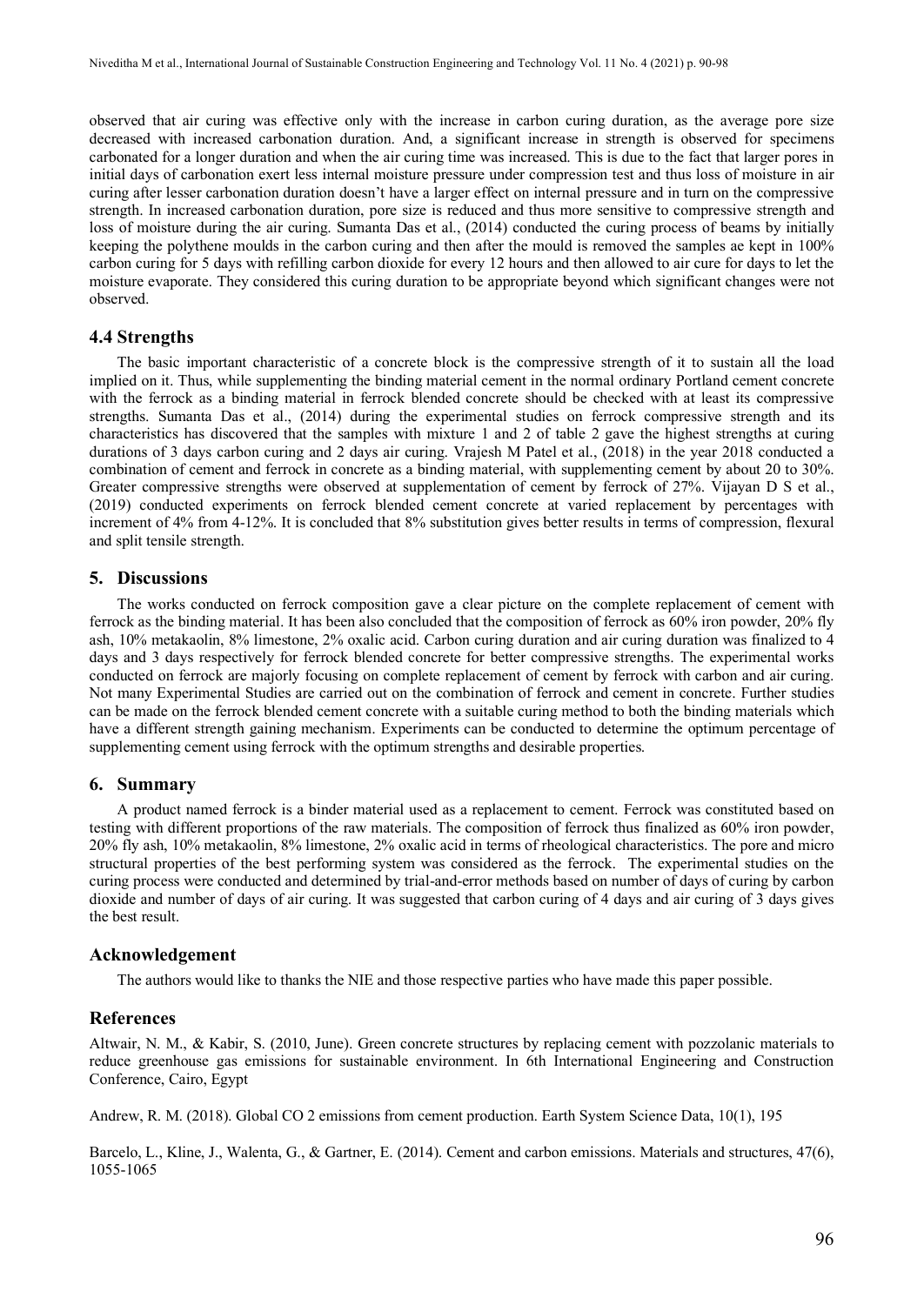Das, S., Hendrix, A., Stone, D., & Neithalath, N. (2015). Flexural fracture response of a novel iron carbonate matrix– Glass fiber composite and its comparison to Portland cement-based composites. Construction and Building Materials, 93, 360-370

Das, S., Souliman, B., Stone, D., & Neithalath, N. (2014). Synthesis and properties of a novel structural binder utilizing the chemistry of iron carbonation. ACS applied materials & interfaces, 6(11), 8295-8304

Das, S., Stone, D., Convey, D., & Neithalath, N. (2014). Pore-and micro-structural characterization of a novel structural binder based on iron carbonation. Materials characterization, 98, 168-179

Gao, J. M., Qian, C. X., Liu, H. F., Wang, B., & Li, L. (2005). ITZ microstructure of concrete containing GGBS. Cement and concrete research, 35(7), 1299-1304

Khatib, J. M., & Hibbert, J. J. (2005). Selected engineering properties of concrete incorporating slag and metakaolin. Construction and building materials, 19(6), 460-472

Lanuza, A., Achaiah, A. T., Bello, J., & Donovan, T. (2017). Ferrock, ISE 576-Industrial Ecology, 2-24

Li, C., Gong, X. Z., Cui, S. P., Wang, Z. H., Zheng, Y., & Chi, B. C. (2011). CO2 emissions due to cement manufacture. In Materials Science Forum (Vol. 685, pp. 181-187). Trans Tech Publications Ltd

Mouli. P, Gokul.V and Shanmugasundaram. M, (2019), Investigation on ferrock based mortar an environmental friendly concrete, International Research Journal of Engineering and Technology, 467-469

Naik, T. R., & Singh, S. S. (1997). Influence of fly ash on setting and hardening characteristics of concrete systems. ACI materials journal, 94, 355-360

Oner, A., & Akyuz, S. (2007). An experimental study on optimum usage of GGBS for the compressive strength of concrete. Cement and Concrete Composites, 29(6), 505-514

Schneider, M., Romer, M., Tschudin, M., & Bolio, H. (2011). Sustainable cement production—present and future. Cement and concrete research, 41(7), 642-650

Seto, K. E., Churchill, C. J., & Panesar, D. K. (2017). Influence of fly ash allocation approaches on the life cycle assessment of cement-based materials. Journal of Cleaner Production, 157, 65-75

Siddique, R. (2014). Utilization (recycling) of iron and steel industry by-product (GGBS) in concrete: strength and durability properties. Journal of Material Cycles and Waste Management, 16(3), 460-467

Suresh, D., & Nagaraju, K. (2015). Ground granulated blast slag (GGBS) in concrete–a review. IOSR journal of mechanical and civil engineering, 12(4), 76-82

Turner, L. K., & Collins, F. G. (2013). Carbon dioxide equivalent (CO2-e) emissions: A comparison between geopolymer and OPC cement concrete. Construction and Building Materials, 43, 125-130

Vijayan, D. S., Arvindan, S., & Janarthanan, T. S. (2020). Evaluation of ferrock: a greener substitute to cement. Materials Today: Proceedings, 22, 781-787

Vrajesh P and Hardik. S, (2018), Development of Carbon Negative Concrete by Using Ferrock, International Journal of Scientific Research in Science, Engineering and Technology, 21-25

Widera, B., & Stone, D. (2016). Analysis of Possible Application of Iron-Based Substitute for Portland Cement In Building And Its Influence On Carbon Emissions. The Examples of Jizera Mountains Region and Tohono o'odham Indian Reservation. International Multidisciplinary Scientific GeoConference: SGEM, 2, 455-462

Wong, Y. L., Lam, L., Poon, C. S., & Zhou, F. P. (1999). Properties of fly ash-modified cement mortar-aggregate interfaces. Cement and Concrete Research, 29(12), 1905-1913